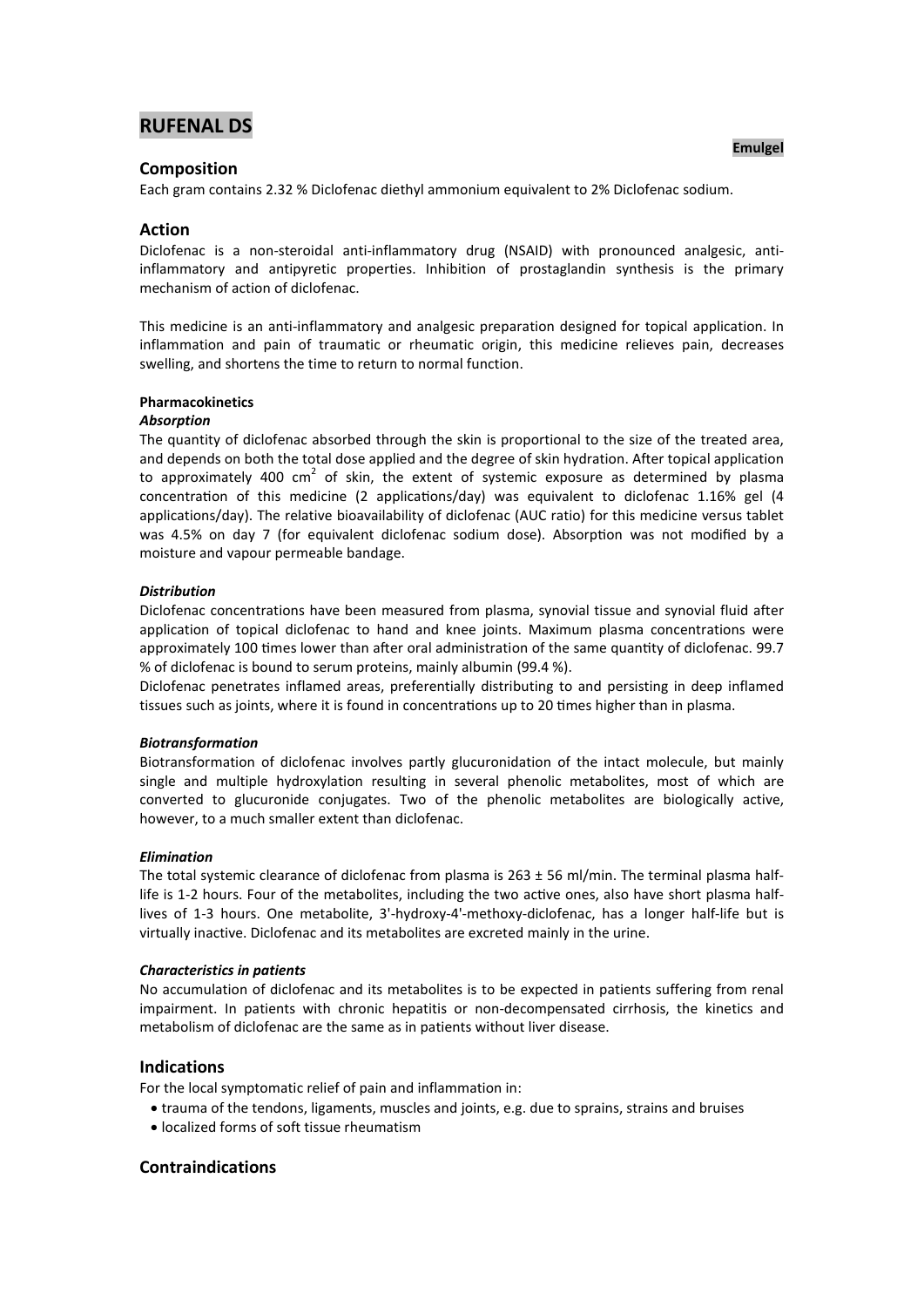- Patients with or without chronic asthma in whom attacks of asthma, urticaria or acute rhinitis are precipitated by aspirin or other non-steroidal anti-inflammatory agents.
- Hypersensitivity to diclofenac, acetylsalicylic acid or other non-steroidal anti-inflammatory drugs.
- Hypersensitivity to any other ingredient of the gel.
- Concomitant use of other products containing diclofenac.
- Concomitant use of oral NSAIDS.
- During the last trimester of pregnancy.

# **Adverse Reactions**

Undesirable effects include mild and passing skin reactions at the site of application. In very rare instances, allergic reactions may occur.

Adverse reactions are listed below, by system organ class and frequency. Frequencies are defined as: very common ( $\geq 1/10$ ) common ( $\geq 1/100$  to < 1/10); uncommon ( $\geq 1/1,000$  to < 1/100); rare ( $\geq$ 1/10,000 to < 1/1,000); very rare (< 1/10,000). Within each frequency grouping, undesirable effects are presented in order of decreasing seriousness.

| Infections and infestations<br>Very rare: Rash pustular                                                                                                                                                     |
|-------------------------------------------------------------------------------------------------------------------------------------------------------------------------------------------------------------|
| Immune system disorders<br>Very rare: Hypersensitivity (including urticaria), angioedema                                                                                                                    |
| Respiratory, thoracic and mediastinal disorders<br>Very rare: Asthma                                                                                                                                        |
| <b>ISkin and subcutaneous tissue disorders</b><br>Common: Dermatitis (including contact dermatitis), rash, erythema, eczema, pruritus.<br>Rare: Dermatitis bullous.<br>Very rare: Photosensitivity reaction |

# **Warnings and Precautions**

The possibility of systemic adverse events from application of this medicine cannot be excluded if the preparation is used on large areas of skin and over a prolonged period.

This medicine should be applied only to intact, non-diseased skin and not to skin wounds or open injuries. It should not be used with occlusion. It should not be allowed to come into contact with the eyes or mucous membranes, and should never be taken by mouth.

Patients with a history of, or active, peptic ulceration. Some possibility of gastro-intestinal bleeding in those with a significant history of this condition has been reported in isolated cases.

Like other drugs that inhibit prostaglandin synthetase activity, diclofenac and other NSAIDs can precipitate bronchospasm if administered to patients suffering from or with a previous history of, bronchial asthma.

Discontinue the treatment if a skin rash develops after applying the product.

#### **Pregnancy**

#### *Category C*

The systemic concentration of diclofenac is lower after topical administration, compared to oral formulations. With reference to experience from treatment with NSAIDs with systemic uptake, the following is recommended:

Inhibition of prostaglandin synthesis may adversely affect the pregnancy and/or the embryo/fetal development. Data from epidemiological studies suggest an increased risk of miscarriage and of cardiac malformation and gastroschisis after use of a prostaglandin synthesis inhibitor in early pregnancy. The absolute risk for cardiovascular malformation was increased from less than 1%, up to